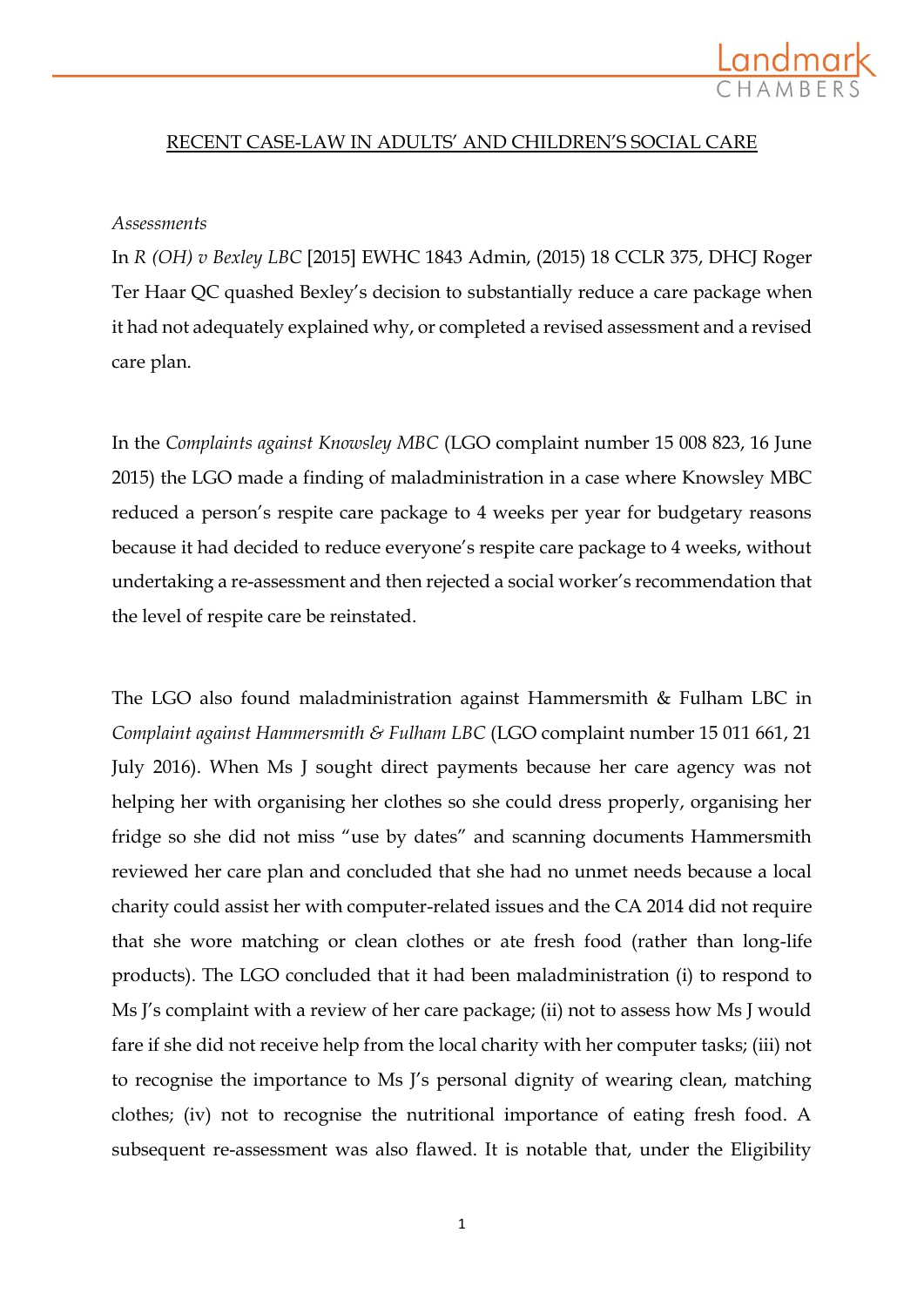

Regulations, the outcomes include "*managing and maintaining nutrition*" (which seems wider than simply keeping oneself alive by eating) and "*being appropriately clothed*" (which plainly is wider than being able to wear mis-matched and dirty clothes) so there was not just maladministration but an erroneous legal approach.

In *R (SG) v Haringey LBC* [2015] EWHC 2579, (2015) 18 CCLR 444, DHCJ John Bowers QC held that an assessment had been unlawful because Haringey had failed to offer an independent advocate to a person whom it accepted will experience "*substantial difficulty"* in participating in the assessment process.

## *Care packages*

In *N v ACCG and others* [2017] UKSC 22, (2017) 20 CCLR 133, the Supreme Court (Hale, Wilson, Reed, Carnwath, Hughes JSC) upheld the decision of the Court of Appeal that where a dispute as to P's best interests concerns an option that is not an available option for P, e.g. because the local authority concerned has made a clear decision not to provide that option, the Court of Protection is entitled to take the view that no useful purpose will be served by holding a hearing to resolve the issue, and to exercise its case management powers accordingly.

In *R (JF) v Merton LBC* [2017] EWHC 1519 (Admin), (2017) 20 CCLR 241, the claimant, an autistic adult with learning disabilities, challenged the defendant's decision to change his residential provision following a needs assessment. Anne Whyte QC sitting as a Deputy High Court Judge held that Merton LBC had failed to comply with its duties under the Care Act 2014 in deciding to change JF's residential provision following a needs assessment. The decision was unlawful and was *Wednesbury*  unreasonable.

In *R (Davey) v Oxfordshire CC* [2017] EWCA Civ 1308 the Court of Appeal (McFarlane, Bean and Thirlwall LJJ) held that it had been lawful for Oxfordshire to reduce Mr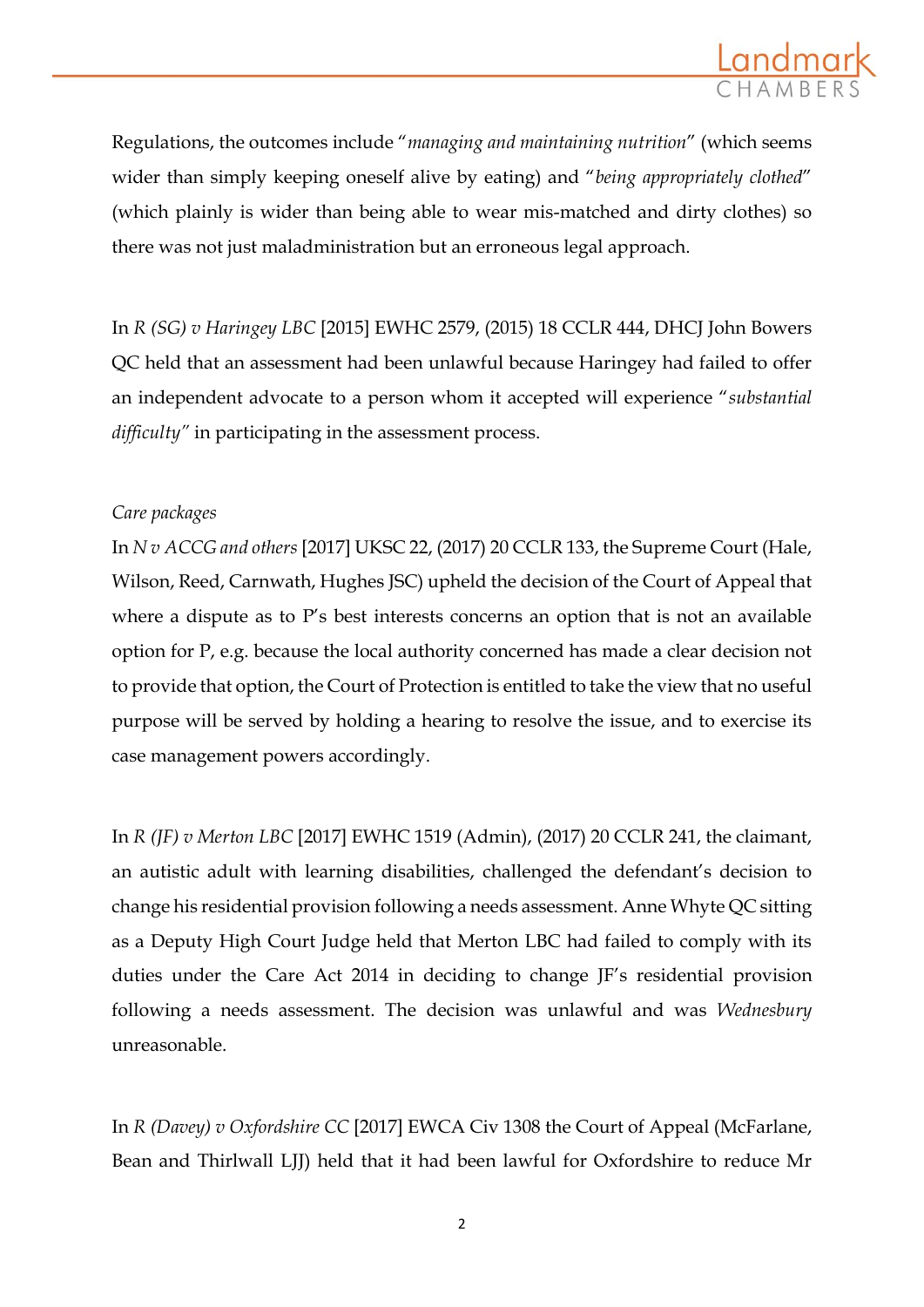

Davey's personal budget and to revise his care and support plan. Essentially, Oxfordshire had undertaken careful assessments and, for rational reasons, had concluded that Mr Davey could spend more time alone without a personal assistant being present and that he could and should reduce the amount that he paid to his personal assistants. In particular, Oxfordshire had confronted and rationally assessed the risks to Mr Davey's well-being that would be entailed. (Note that, however, in general the courts will often bring a more intense scrutiny to bear on assessments that appear to seek to reduce services for budgetary reasons: *R v Birmingham CC ex p Killigrew* (2000) 3 CCLR 109; *R (Goldsmith) v Wandsworth LBC* [2004] EWCA Civ 1170, (2004) 7 CCLR 472.)

## *Ordinary residence*

In *R (Cornwall Council) v Secretary of State for Health* [2015] UKSC 46, [2015] 3 WLR 213, (2015) 18 CCLR 497, the Supreme Court (Hale, Carnwath, Hughes and Toulson JSC; Wilson JSC dissenting) held that a person lacking the capacity to choose where to live will be treated as ordinarily resident in the place where they have lived on a settled basis, as part of the regular order of their life for the time being. The DoH has now published revised guidance in the light of the *Cornwall* decision, at Chapter 19 of the *Care and Support Statutory Guidance*.

## *Consultation*

In *Keep Wythenshawe Special Limited v NHS Central Manchester CCG* [2016] EWHC 17 Admin, (2016) 19 CCLR 19 Dove J held that a consultation process about the closure of Wythenshawe Hospital had been lawful. After the consultation process, and it seems as a result of some consultation responses, the decision-makers had decided to change the parameters of their decision-making, whether to close Wythenshawe or another hospital (Stepping Hill), by taking into account the use made of those hospitals by patients from outside of the Greater Manchester area and not just from within that area (and certain other new factors). Dove J held that these changes were not so significant that re-consultation was required. He applied an oft-cited judgment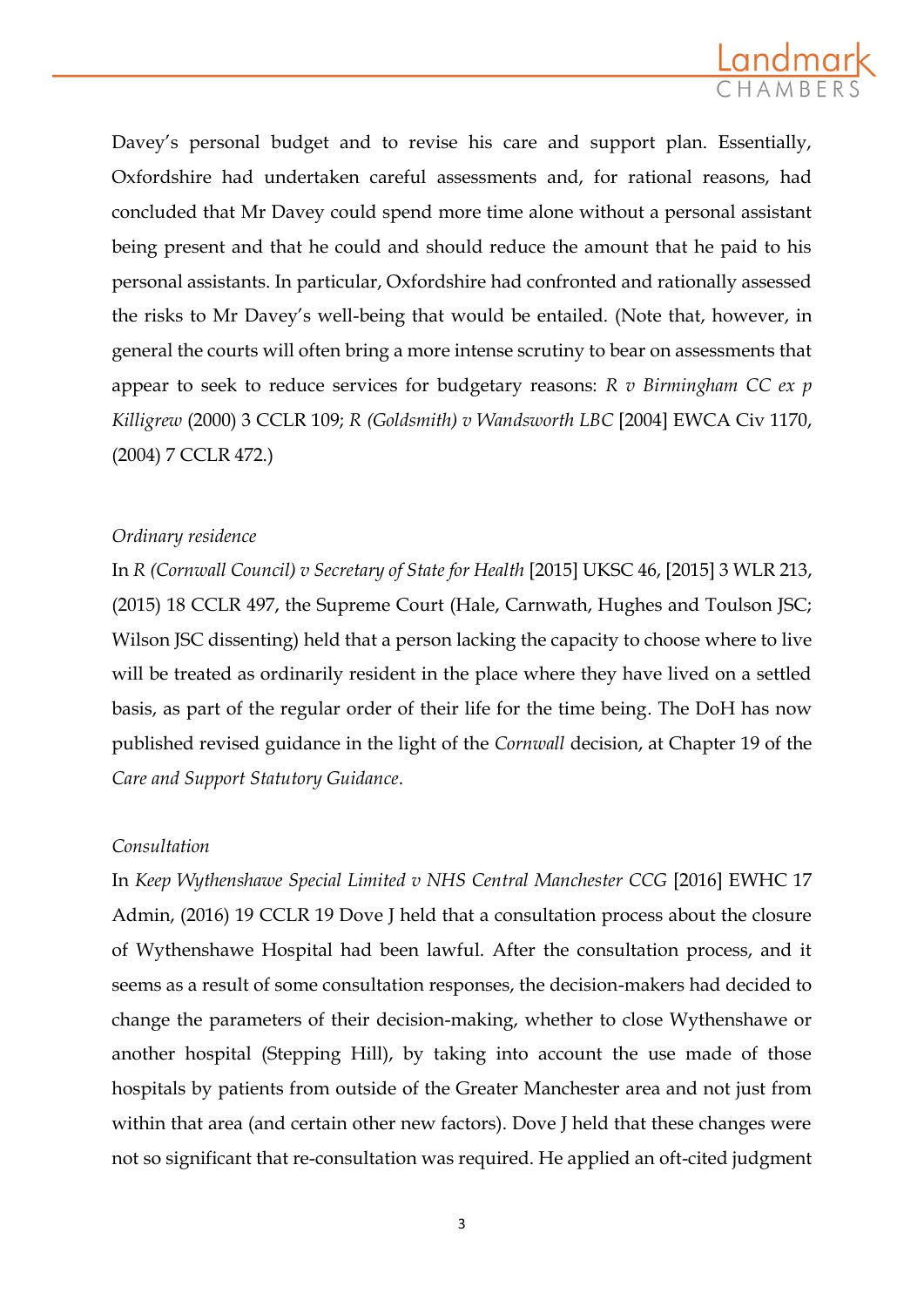

of Silber J's called *Smith v East Kent Hospital NHS Trust* [2002] EWHC 2640 Admin, (2003) 6 CCLR 251 in which Silber J concluded that a duty to re-consult only arose when a decision-maker was minded to adopt a course of action that was "*fundamentally different*" from the course he consulted upon. Dove J pointed out that "*fundamental difference*" was not a rule or a mantra and that what was important to consider was whether the failure to re-consult rendered the consultation process "*unfair*", bearing in mind that the courts will generally hold a consultation process was unlawful because of unfairness only when "*something has gone clearly and radically wrong*", in a way that affects at least one group of consultees.<sup>1</sup> In *R* (*Elphinstone*)  $v$ *Westminster CC* [2008] EWHC 1287 Admin, at paras 94 – 95, DHCJ Kenneth Parker QC had used the expression "*conspicuously unfair*".

In *R (Jones) v Denbighshire CC* [2016] EWHC 2074 Admin, Hickinbottom J held that it had been unlawful to assess the impact of phase 1, but not of phase 2, of a proposed policy and to consult on phase 1, rather than phase 2 (Denbighshire proposed to close 2 primary schools that taught exclusively in Welsh, or offered such a facility, and replace them with a single school operating Welsh/English bilingual teaching, It proposed to operate the new school on both sites of the existing schools (phase 1) and then as a purpose-built school on a single site (phase 1)). In addition, the consultation document too muddled to permit of intelligent discussion and response and failed, in breach of the Code, to allow consultees to suggest alternative courses of action.

# *Charging*

**.** 

In *Richards v Worcestershire CC* [2016] EWHC 1954 (Ch), Newey J held that a patient could be entitled to bring private law proceedings in restitution, to reclaim money spent by him on after-care services. **He** held that (i) in principle, a person who had paid

<sup>&</sup>lt;sup>1</sup> R (Royal Brompton and Harefield NHS Foundation Trust) v Joint Committee of PCT [2012] EWCA Civ 472 at para 13-14; R (L and P) v Warwickshire CC [2015] EWHC 203 (Admin) at para 18-22.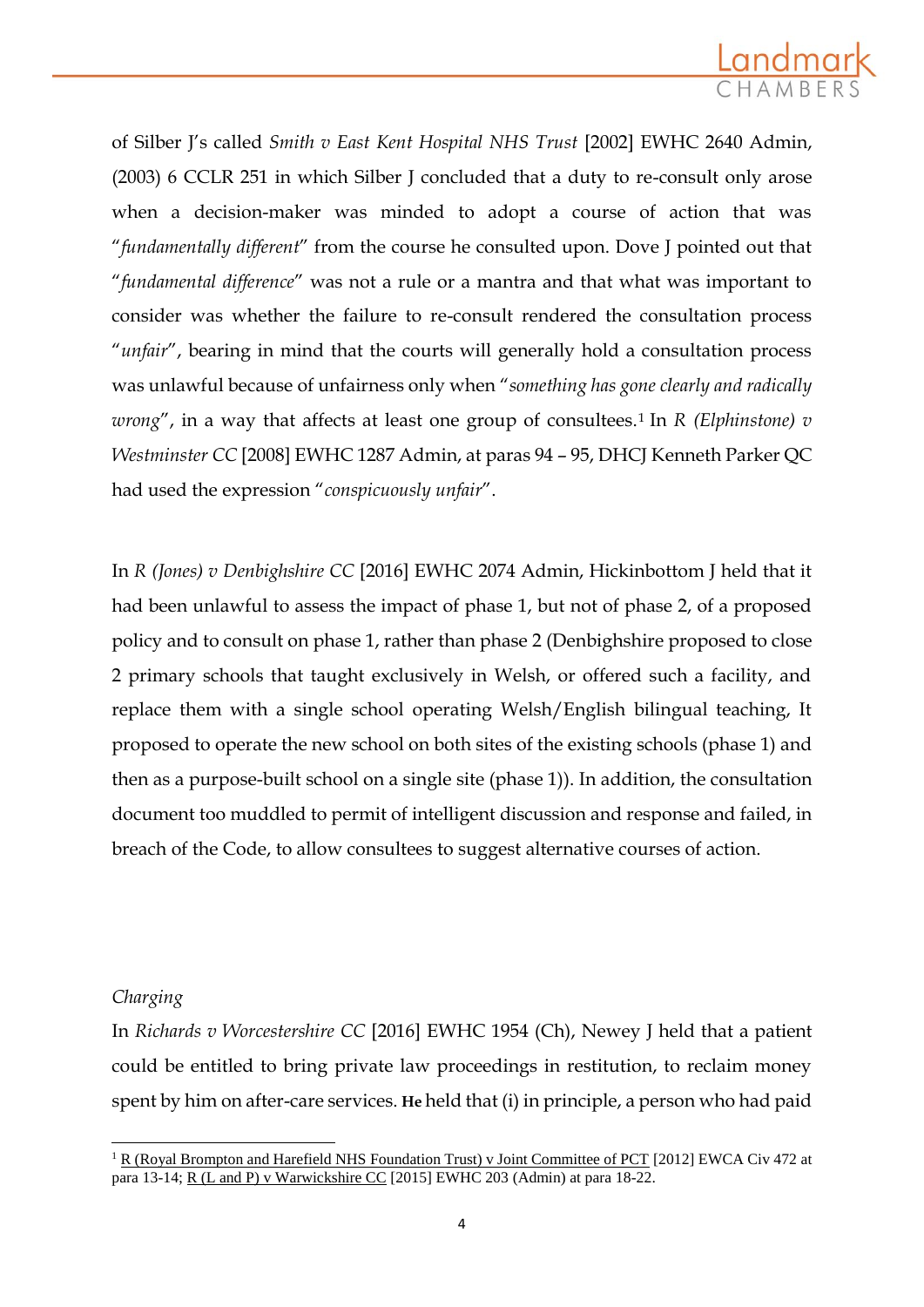

for care services that were shown to have been the responsibility of a local authority under section 117 of the MHA 1983, but which in error the local authority failed to provide without charge, was entitled to bring a claim for restitution; and (ii) such a claim could be properly brought as a private law action, at least in a case such as the present where there was no allegation that the local authority had failed properly to assess and meet needs.

In *Damien Tinsley v Manchester CC* [2016] EWHC 2855 Admin, DHCJ Stephen Davies held that a person was entitled to after-care services free of charge notwithstanding his possession of a substantial personal injury award that would enable him to purchase such services and that he had been awarded for that purpose (the Court of Appeal is due to hear Manchester's appeal on the 10 October 2017).

In *Investigation into a complaint against St Helens Metropolitan Borough Council* (reference number 14 009 949)(27 June 2016), St Helens refused to undertake a financial assessment in relation to a Mr A on the ground that he had received an award of damages of £2.85M as a result of a road traffic accident and that, although the consent order did not specify any amount as having been earmarked for the cost of social care, Mr A did have substantial social care needs as a result of the accident and his very high award must have been intended to cover the cost of meeting those needs in full. The LGO held that St Helens had been at fault by failing act in line with government guidance and case law when deciding not to provide services because of the personal injury settlement.

In a follow up report dated the 21 November 2016, the LGO noted that St Helens had refused to accept the LGO's findings on the "*double recovery*" issue and that Mr A had issued a judicial review.

## *Budgetary decisions*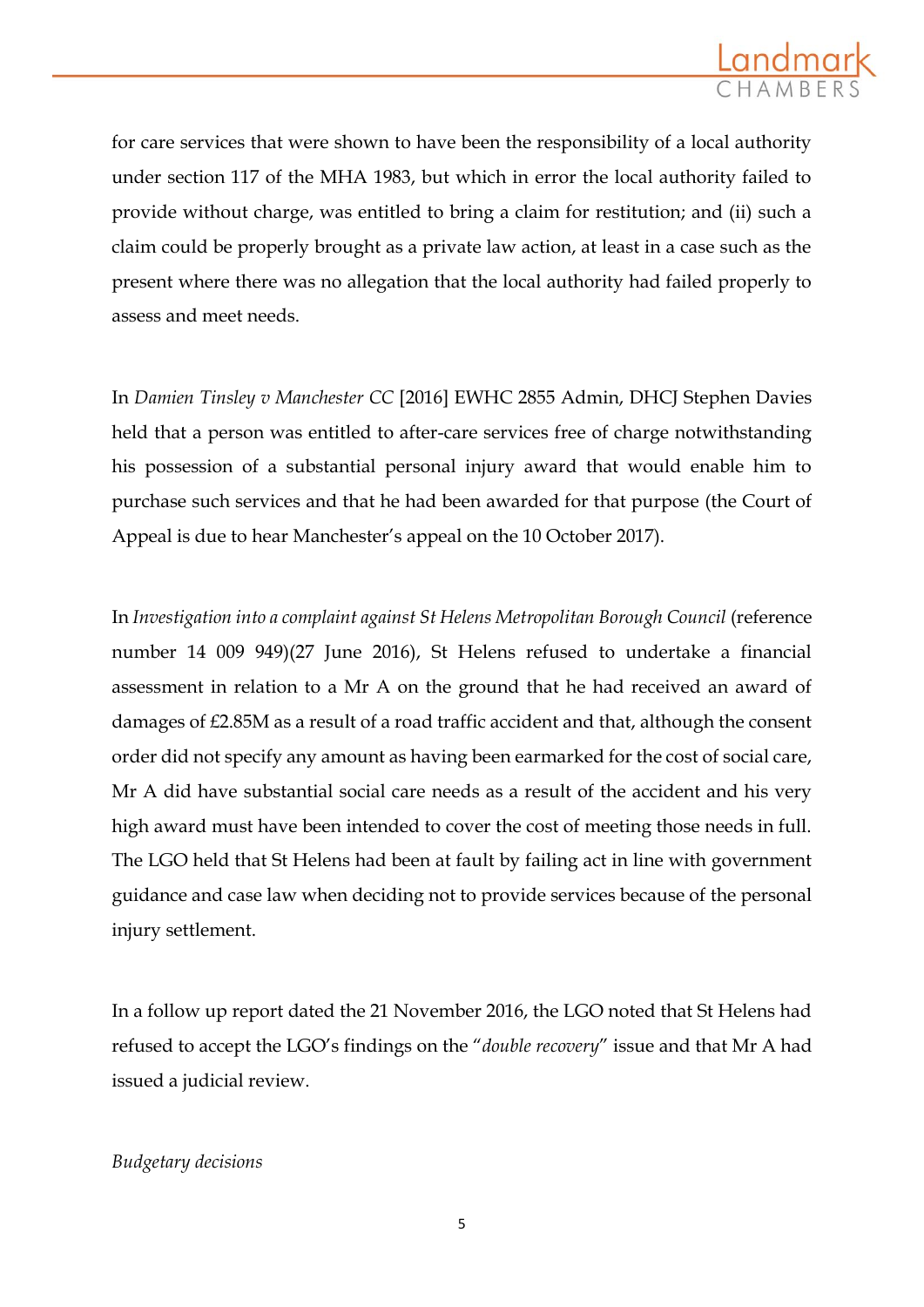

In *R (DAT) v West Berkshire Council* [2016] EWHC 1876 Admin, Laing J held that West Berkshire had not reached a lawful decision to reduce its funding of disabled children's short breaks services under paragraph 6 of schedule 2 to the Children Act 1989 and The Breaks for Carers of Disabled Children Regulations 2011. Its first decision had provided decision-makers with adequate factual information but had failed sufficiently to inform them of their duties under the PSED and was unlawful for that reason. Its second decision had provided decision-makers with fully adequate information, factually and legally, but was unlawful because it had not comprised a proper reconsideration in that, the decision-makers had not had power, at the 2nd meeting, to overturn the  $1<sup>st</sup>$  decision and in that the  $2<sup>nd</sup>$  meeting appeared to involve pre-determination on the part of the decision-makers.

# *Are children truly children in need?*

In *R (AM) v Havering LBC* [2015] EWHC 1004 Admin, (2015) 18 CCLR 326 Cobb J held that it had been irrational of Havering not to treat as "*children in need*" children in a homeless family where there were suggestions of ill-health suffered by the mother and children and a case made that the family were unable to find accommodation, despite the authority's view that the father was perfectly able to find accommodation.

By contrast in *R (Jalal) v Greenwich LBC* [2016] EWHC 1848 Admin DHCJ John Bowers QC held that it had been rational of Greenwich to conclude that the children in a homeless family were not "*children in need*" on the basis that their parents had the ability to accommodate them and that, if they failed to do so, Greenwich would offer accommodation for the children alone.

In *R (A) v Enfield LBC* [2016] EWHC 567 Admin, (2016) 19 CCLR 236, Hayden J held that it had been irrational not to conclude that A had been a "child in need" given her vulnerability to being drawn into violent extremist or terrorist conduct. In addition, although A was now over 18, Enfield was ordered to exercise its discretionary powers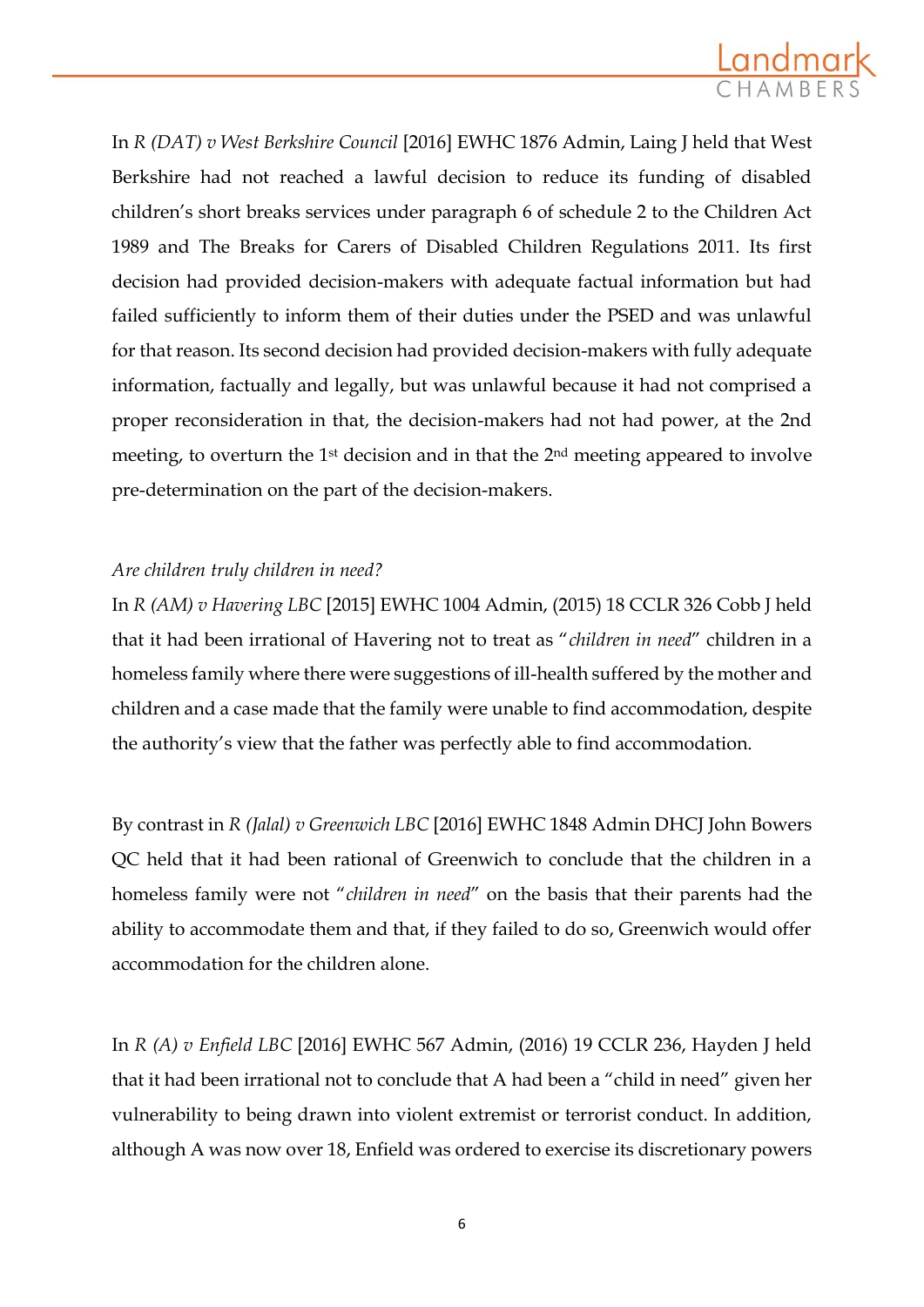

and treat A as if she was a "*former relevant child*". The judgment does not identify what the discretionary powers are, but the court may have had in mind the GPC under section 1 of the Localism Act 2011.

In *R (Antwa) v Lambeth LBC* (Lawtel Document – 15/3/2016) the mother of 3 children became homeless and applied to the local authority for housing assistance on the basis that the father had ended their relationship and would no longer support her or the children, so that she could not find accommodation for them. Lambeth concluded that the end of the relationship was a facade and that they were being manipulated to provide public sector accommodation. Holman J refused to continue a mandatory injunction requiring Lambeth to provide accommodation under section 17 of the CA 1989 on the basis that, although Lambeth's assessment contained various flaws, its fundamental conclusion, that it was being manipulated, was supported by some evidence and appeared to be conscientiously performed; in addition, Lambeth had agreed to undertake a fresh assessment with a different social worker;

In *R (O) v Lambeth LBC* [2016] EWHC 937 Admin; (2016) 19 CCLR 626 mother and child applied to Lambeth for support under section 17 of the Children Act 1989. The mother was an overstayer but nonetheless she had managed to fend for herself, and her child, for at least 6 years and there were indications that the mother had sources of income. Lambeth concluded that the mother's case that she was destitute was false. DHCJ Helen Mountfield took the following approach:

> 17 Whether or not a child is 'in need' for these purposes is a question for the judgement and discretion of the local authority, and appropriate respect should be given to the judgements of social workers, who have a difficult job. In the current climate, they are making difficult decisions in financially straitened circumstances, against a background of ever greater competing demands on their ever diminishing financial resources. So where reports set out social workers' conclusions on questions of judgement of this kind, they should be construed in a practical way, with the aim of seeking to discover their true meaning (see per Lord Dyson in *[McDonald v Royal Borough of Kensington & Chelsea \[2011\] UKSC 33](http://login.westlaw.co.uk/maf/wluk/app/document?src=doc&linktype=ref&context=127&crumb-action=replace&docguid=I84734B30A7C111E0A7C0A0F2F39EB80B)* at [53]). The way they articulate those judgements should be judged as those of social care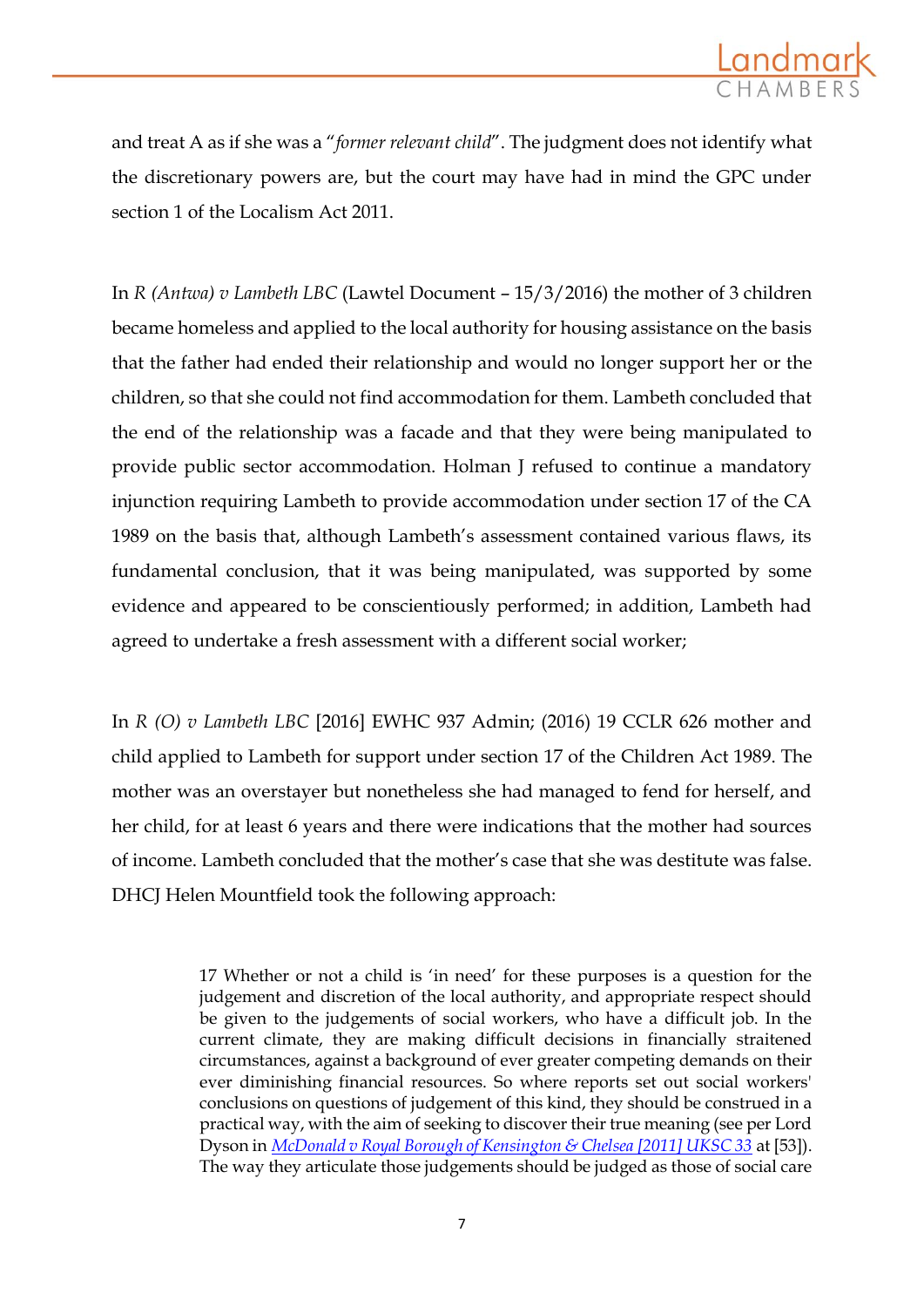

experts, and not of lawyers. Nonetheless, the decisions social workers make in such cases are of huge importance to the lives of the vulnerable children with whose interests they are concerned. So it behoves courts to satisfy themselves that there has been sufficiently diligent enquiry before those conclusions are reached, and that if they are based on rejection of the credibility of an applicant, some basis other than 'feel' has been articulated for why that is so.

18 The converse is also true. An applicant parent who is seeking to persuade a local authority that they and their child are destitute or homeless, so as to trigger the local authority's duties of consideration under [section 17 Children Act 1989](http://login.westlaw.co.uk/maf/wluk/app/document?src=doc&linktype=ref&context=127&crumb-action=replace&docguid=IB817D260E44B11DA8D70A0E70A78ED65) is seeking a publicly funded benefit, to which they would not otherwise be entitled, which diverts those scarce funds from other Claimants. Even the process of assessment is a call on scarce public funds. It therefore behoves such an applicant to give as much information as possible to assist the decision-maker in forming a conclusion on whether or not they are destitute.

19 If the evidence is that a family has been in this country, without recourse to public funds and without destitution for a number of years, reliant on either work or the goodwill and kindness of friends and family, then the local authority is entitled and indeed rationally ought to enquire why and to what extent those other sources of support have suddenly dried up. In order to make those enquiries, the local authority needs information. If the applicant for assistance does not provide adequate contact details for family and friends who have provided assistance in the past, or cannot provide a satisfactory explanation as to why the sources of support which existed in the past have ceased to exist, the local authority may reasonably conclude that it is not satisfied that the family is homeless or destitute, so that no power to provide arises.

20 Fairness of course demands that any concerns as to this are put to the applicant so that she has a chance to make observations before any adverse inferences are drawn from gaps in the evidence, but otherwise, the local authority is entitled to draw inferences of 'non-destitution' from the combination of (a) evidence that sources of support have existed in the past and (b) lack of satisfactory or convincing explanation as to why they will cease to exist in future.

21 In other words, *if* sufficient enquiries have been made by the local authority and *if* as a result of those enquiries an applicant fails to provide information to explain a situation which prima facie appears to require some explanation, then the failure by an applicant to give sufficient information may be a proper consideration for the local authority in drawing the conclusion that the applicant is not destitute: see per Mr Justice Leggatt in *[R\(MN\) v London Borough of Hackney](http://login.westlaw.co.uk/maf/wluk/app/document?src=doc&linktype=ref&context=127&crumb-action=replace&docguid=I53B2B810B9CA11E2B1D9FE5C3CE97EBC)  [\[2013\] EWHC 1205 \(Admin\)](http://login.westlaw.co.uk/maf/wluk/app/document?src=doc&linktype=ref&context=127&crumb-action=replace&docguid=I53B2B810B9CA11E2B1D9FE5C3CE97EBC)* at [44]. But that does not absolve the local authority of its duty of proper enquiry.

22 I also note what was said by Leggatt J in the Hackney case at [26] as to the approach which the court should take to evidence in determining whether there has been such enquiry. He said that little or no weight should be given to witness statements prepared months after a decision had been taken for the purpose of litigation, with the obvious dangers of *ex post facto* rationalization; and more fundamentally: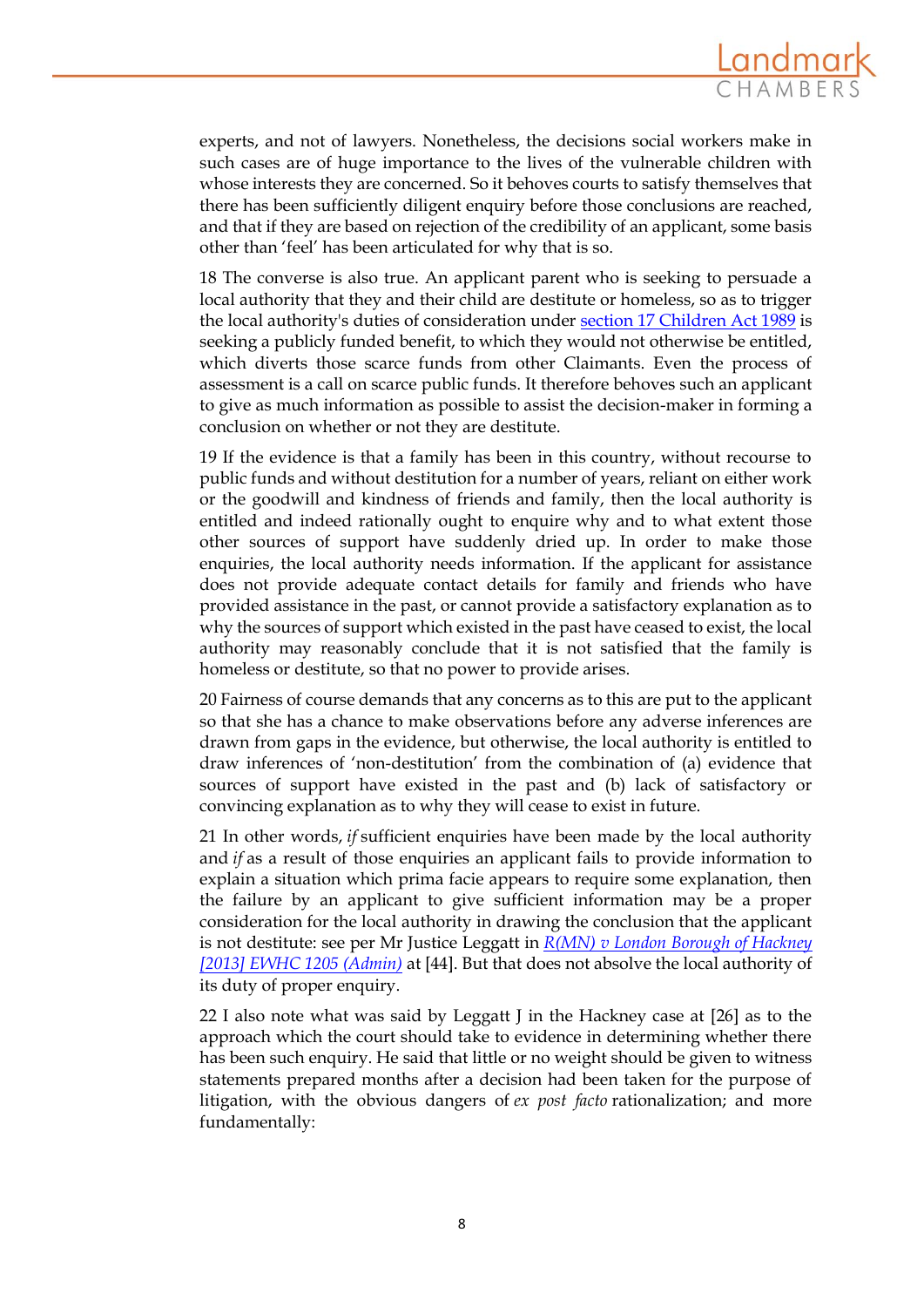

"What a public authority decided should in principle be ascertained objectively by considering how the document communicating the decision would reasonably be understood, and not by enquiring into what the author of the document meant to say or what was privately in his mind at the time when he wrote the document".

That is the approach I have taken in considering the extent of enquiry undertaken on the facts of this case.

In *R (S and J) v Haringey LBC* [2016] EWHC 2692 Admin, DHCJ Neil Cameron QC quashed a decision by Haringey that 2 children of an apparently homeless and destitute mother were not children in need. He held that, given all the circumstances including the social worker's view as to the reliability of statements made by the mother it had not been irrational to conclude that, in truth, the children were not children in need because if push came to shove the mother would continue to be able to secure accommodation and support from her social network, as she had done in the past; but the decision had been unfair, in that Haringey had not given the mother a fair opportunity of addressing its concerns.

In *R (MM and A) v Islington LBC* [2016] EWHC 332 Admin, (2016) 19 CCLR 122, MM was a 15-year old boy who had autism and who lived with his mother in a 2-bedroom maisonette on the upper floor of a block of flats. He sought a judicial review of Hounslow's assessment that he and his mother continued to require just 12.5 hours of support a week. DHCJ Sir Brian Keith held that (1) the assessment was rational in all the circumstances, including that the social worker had agreed with SENDIST that MM should attend a special school during the day, had reasonable grounds for concluding that MM's mother had somewhat exaggerated his behavioural difficulties, had arranged some provision of specialised short breaks and had made a referral to a challenging behaviour team; (2) it had also been rational not to assess MM as needing alternative accommodation, given that MM only used a wheelchair occasionally and that the flat had been made safe for his occupation and, in any event, it would not have been unlawful to decline to meet such an assessed need on the basis of *R (G) v Barnet LBC* [2003] UKHL 57, [2004] 2 AC 208, (2003) 6 CCLR 500; (3) Hounslow's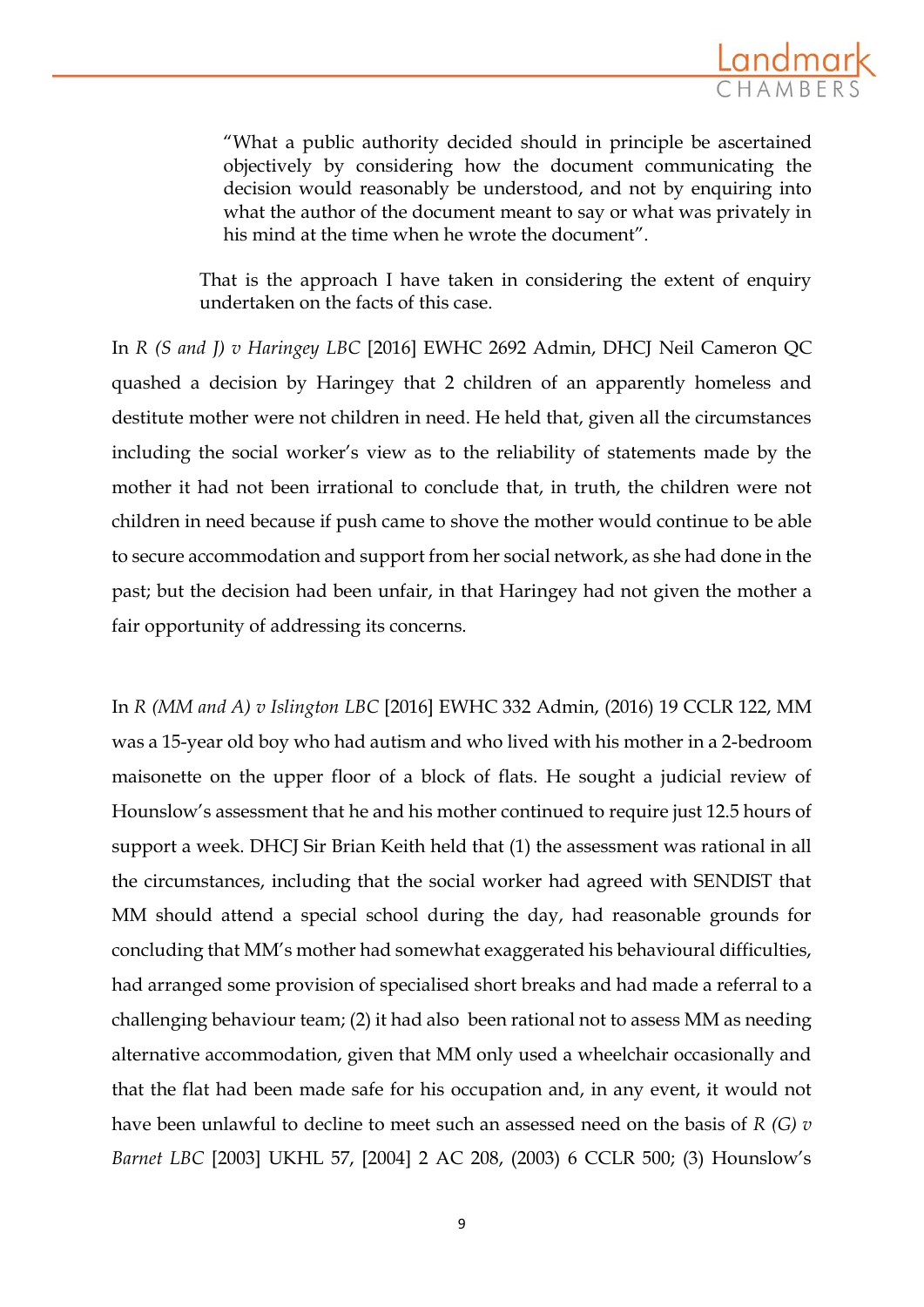

eligibility criteria were rational; (4) given that MM had mounted a challenge to the assessment, it had been reasonable for Hounslow to defer completion of a care plan until conclusion of the proceedings.

In *R (A) v Haringey LBC* (unreported, 16/9/16) DHCJ Straker held that Haringey had lawfully offered a 17-year old London boy accommodation in Nottingham (to keep him away from gang-related activities) and that it had discharged its duties under the Children Act 1989 as well as could reasonably be expected, given the boy's almost total lack of co-operation. It was not required to keep accommodation open at cost but would have to continue to perform its duty on request unless and until there was a frequent and unequivocal refusal to accept help which could entitle it to terminate its duty.

In *R (CO) v Lewisham LBC* (Lawtel, 20 June 2017) HHJ Walden-Smith held that an assessment that children were not children in need was unlawful when it failed to take into account evidence as to why support was no longer available, failed to give the mother the opportunity of addressing concerns about her credibility and, ultimately, reached an irrational conclusion given that the mother had only been able to provide hopelessly unstable and totally inappropriate accommodation.

In *R (OK) v Barking & Dagenham LBC* (Lawtel 28/3/17) Barking & Dagenham had assessed children as not being children in need despite the parents not being eligible to work or claim benefits and despite consistent evidence including bank account statements and a list of persons from whom support had been provided; it doubted the parents' credibility or that their previous sources of support had ended. DHCJ Leigh-Ann Mulcahy QC held that the assessment process had not been fair (the parents had not been afforded an opportunity of addressing credibility concerns) and it had not taken into account the substantial and consistent evidence provided by the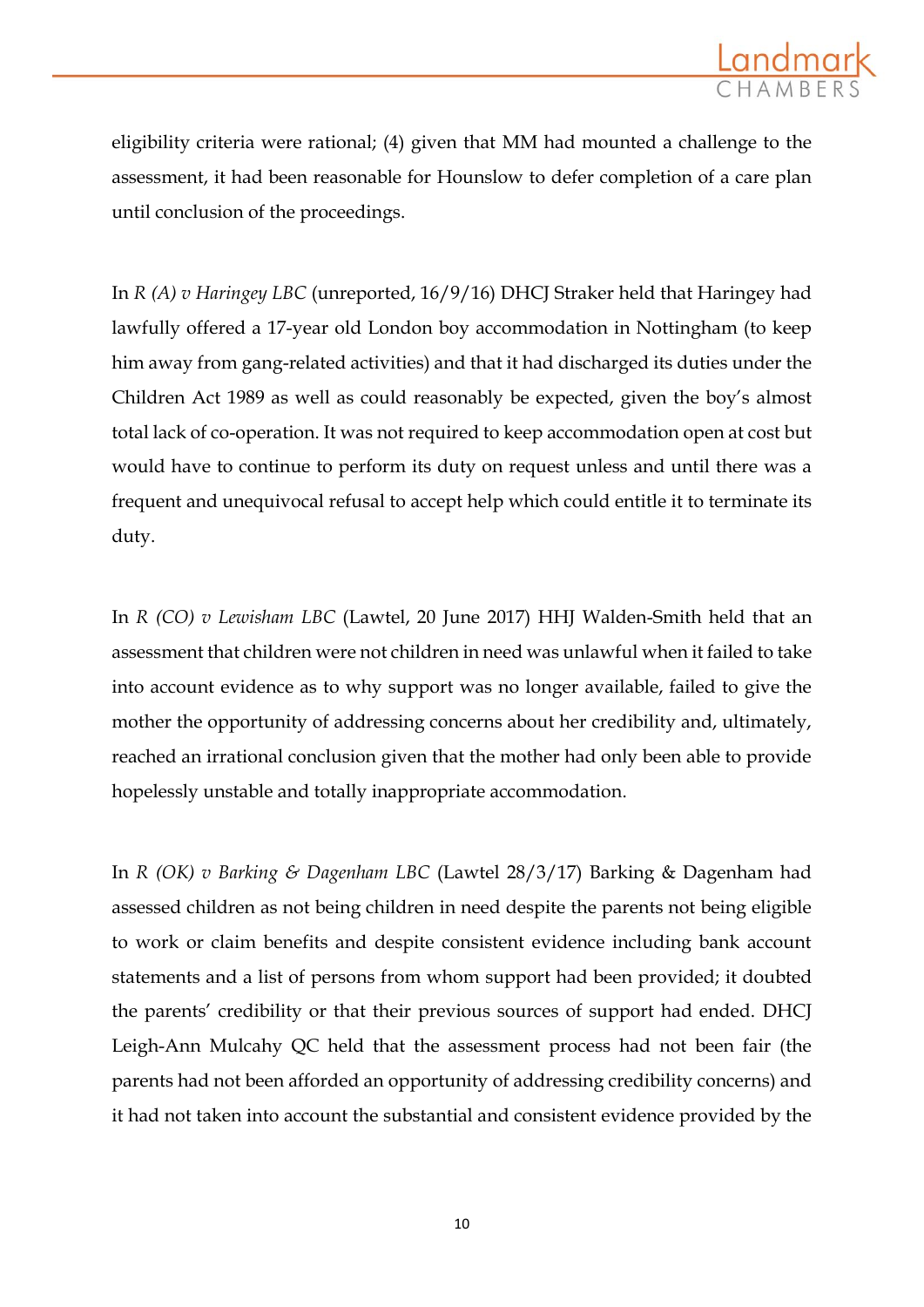

parents and explained why it was not believed; ultimately, its conclusions had been irrational.

In *R (N) v Greenwich LBC* [2016] EWHC 2559 Admin, N was a 7-year old French child whose mother, a Gambian national, was challenging the refusal of a residence card. The family had been evicted and had sought accommodation assistance from Greenwich. The mother could not lawfully rent private sector accommodation because of section 21 of the Immigration Act 2016. Greenwich refused to provide accommodation. In response to the application for judicial review, Greenwich stated that the family could stay with friends or in B&B accommodation. DHCJ Andrew Thomas QC granted interim relief because Greenwich had failed in its assessment (or elsewhere) to identify any friends with whom the family could stay, or any basis on which they could pay for B&B accommodation.

#### *Other*

In *R (M and A) v Islington LBC* [2016] EWHC 332 Admin, Collins J noted that the cooperation duty in section 27 of the Children Act 1989 only applied as between social services authorities and other authorities, such as housing authorities and did not apply to different departments of unitary authorities. He held, however, that paragraph 68 of *Working Together to Safeguard Children* was to similar effect and, in practice, entitled social services departments to seek assistance from housing departments within the same unitary authority, who were then under a duty to "cooperate" (insofar as it was possible to assist without compromising its own functions). In that case, Islington's system was adequate although aspects of it were quite informal and the housing department had co-operated with the social services department.

In *R (Collins) v Nottinghamshire CC* [2016] EWHC 996 Admin, Patterson J held that it had been rational and otherwise lawful for the local authority to suspend an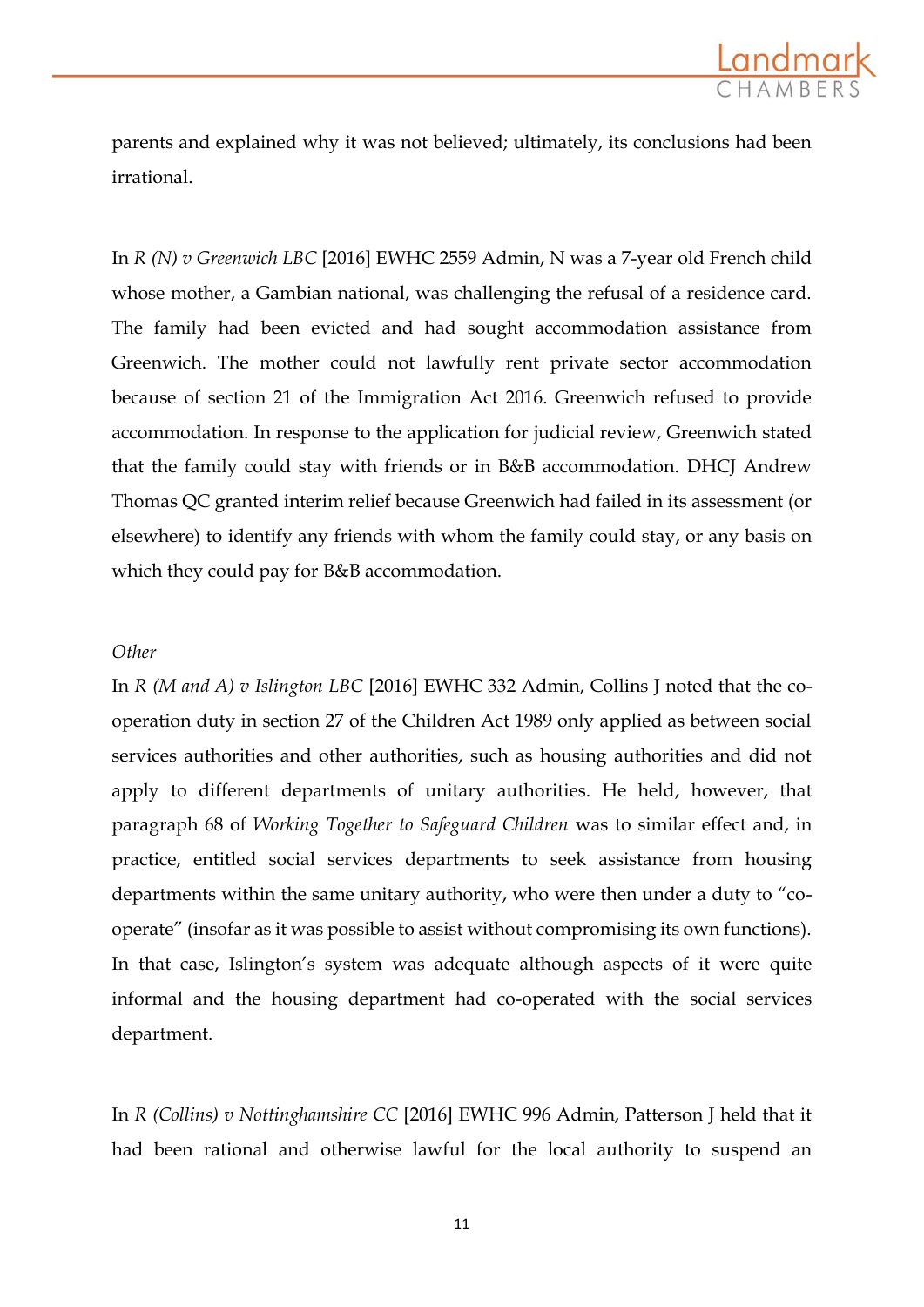

organisation as an accredited provider of direct payment support services (which direct payments on behalf of service users) on being informed by the Trading Standards Department that it was pursuing a criminal investigation into alleged fraudulent dealings by that organisation in relation to service-users' accounts: a tranche of rather technical arguments were resoundingly rejected.

#### *Education*

In *R (E) v Islington LBC* [2017] EWHC 1440 (Admin), (2017) 20 CCLR 148, Ben Emmerson QC sitting as a Deputy High Court Judge held that a local authority's failure to arrange education for a child who was transferred in and out of the borough breached the right to education in Article 2 of the First Protocol of the European Convention on Human Rights and section 11 of the Children Act 2004. A challenge to the assessment and eligibility decision in relation to the mother under the Care Act 2014 failed but the challenge to child in need and young carer's assessments of the claimant succeeded.

#### *Housing and benefits*

In *R (Carmichael and Rourke and Others) v Secretary of State for Work and Pensions* [2016] UKSC 58, (2017) 20 CCLR 103, the Supreme Court (Neuberger, Hale, Mance, Sumption, Carnwath, Hughes and Toulson JSC) held that regulation 13 of the Housing Benefit General Regulations, which introduced the 'bedroom tax' or 'spare room subsidy', resulted in a breach of Article 14 ECHR taken with Article 8 and/or Article 1 of the First Protocol where it failed to allow for an extra bedroom and there was a transparent medical need for an extra bedroom. Where a need to remain in the property arose from other factors, these could be considered the Discretionary Housing Payment Scheme.

In *R (DA) v Secretary of State for Work and Pensions* [2017] EWHC 1446 Admin, Collins J held that the revised welfare benefits cap unlawfully discriminated against lone parents with children under the age of 2 (appeal pending). (The revised welfare cap,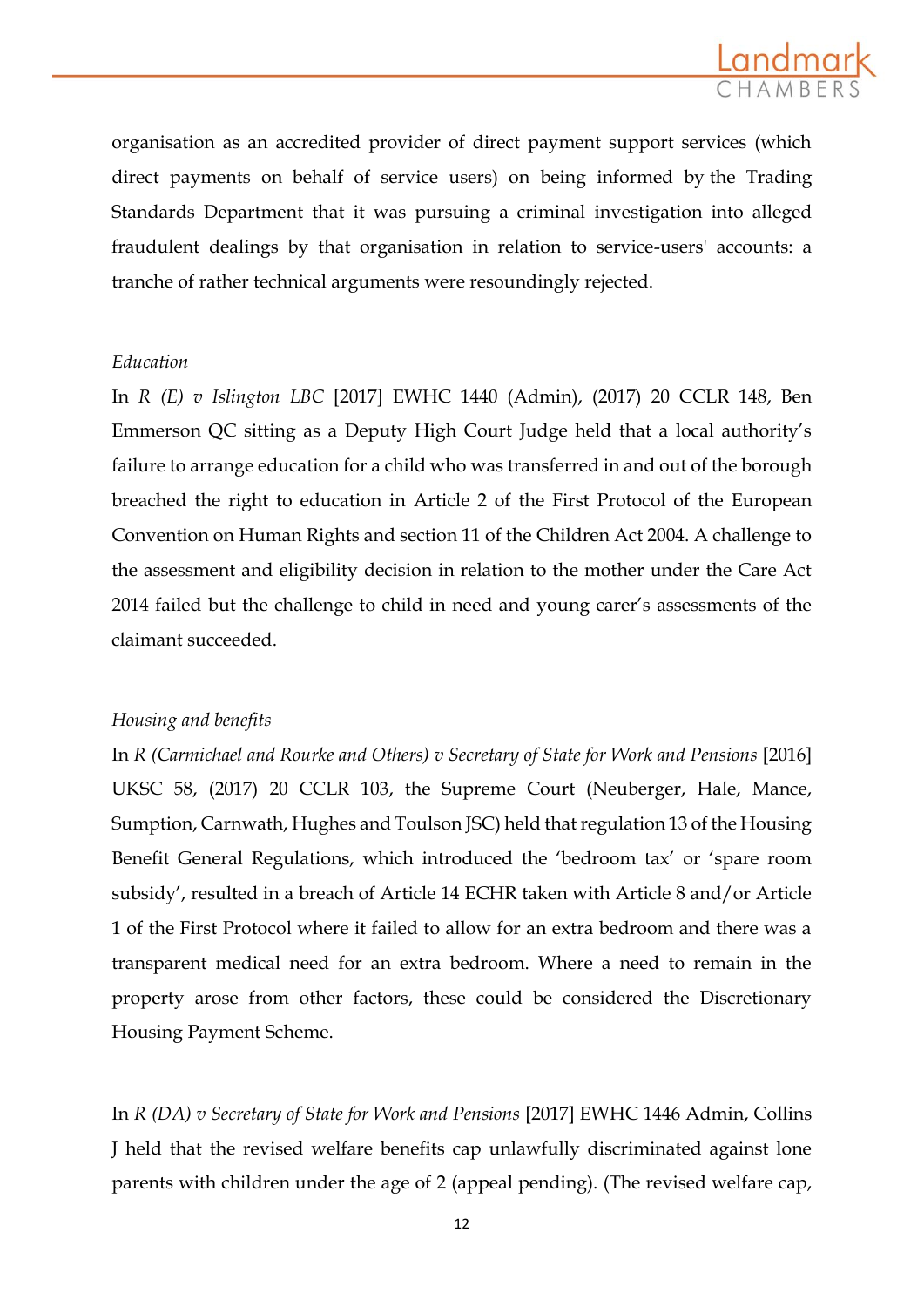

effected by the reduction of housing benefit, required a parent to work at least 16 hours per week to avoid its imposition. The claimants were lone parents with children aged under 2 years, who submitted that they were not reasonably able to work).

## *Children's DOLS*

In *A Local Authority v D and Others* [2016] EWHC 3473 (Fam), (2017) 20 CCLR 219 a local authority applied for permission to seek an order authorising a 15-year-old child's deprivation of liberty in a residential unit. The court had to determine whether to grant the order under section 100 of the Children Act (CA) 1989; whether D had been deprived of his liberty; whether D was '*Gillick-*competent' to consent to his confinement, and, if so, whether he had in fact consented; and whether the use of the inherent jurisdiction to make an order under CA 1989 s100 was compliant with Article 5 of the European Convention on Human Rights. Keehan J held that the local authority was permitted to apply for an order but that as the teenager was *Gillick-*competent and able to consent to the placement, the order was unnecessary. Nevertheless, if the court had to determine the issue, it would have concluded that the use of the inherent jurisdiction to authorise the deprivation of liberty of a child or young person was compliant with the procedural requirements of Article 5 ECHR.

## *Children from abroad*

In *R (ZM) v Croydon LBC* [2016] UKUT 00559 (IAC), UTJ Ockelton required the asylum-seekers to permit Croydon to obtain dental reports to assist their assessment of age, as a condition of their judicial review applications proceeding. He provided the following guidance, at para 79:

<sup>(1)</sup> Evidence obtained by x-ray dental tomography may well be relevant to age assessment.

<sup>(2)</sup> Generally speaking, the danger to an individual arising from exposure to x- rays in the tomography process is wholly outweighed by the intended benefit of a contribution to the evidence used in age assessment. It is likely to be unreasonable for a young person whose age is disputed to refuse to undergo the process, or for a refusal to be entered on his behalf. The earlier a tomograph is taken, the more likely it is to offer useful information.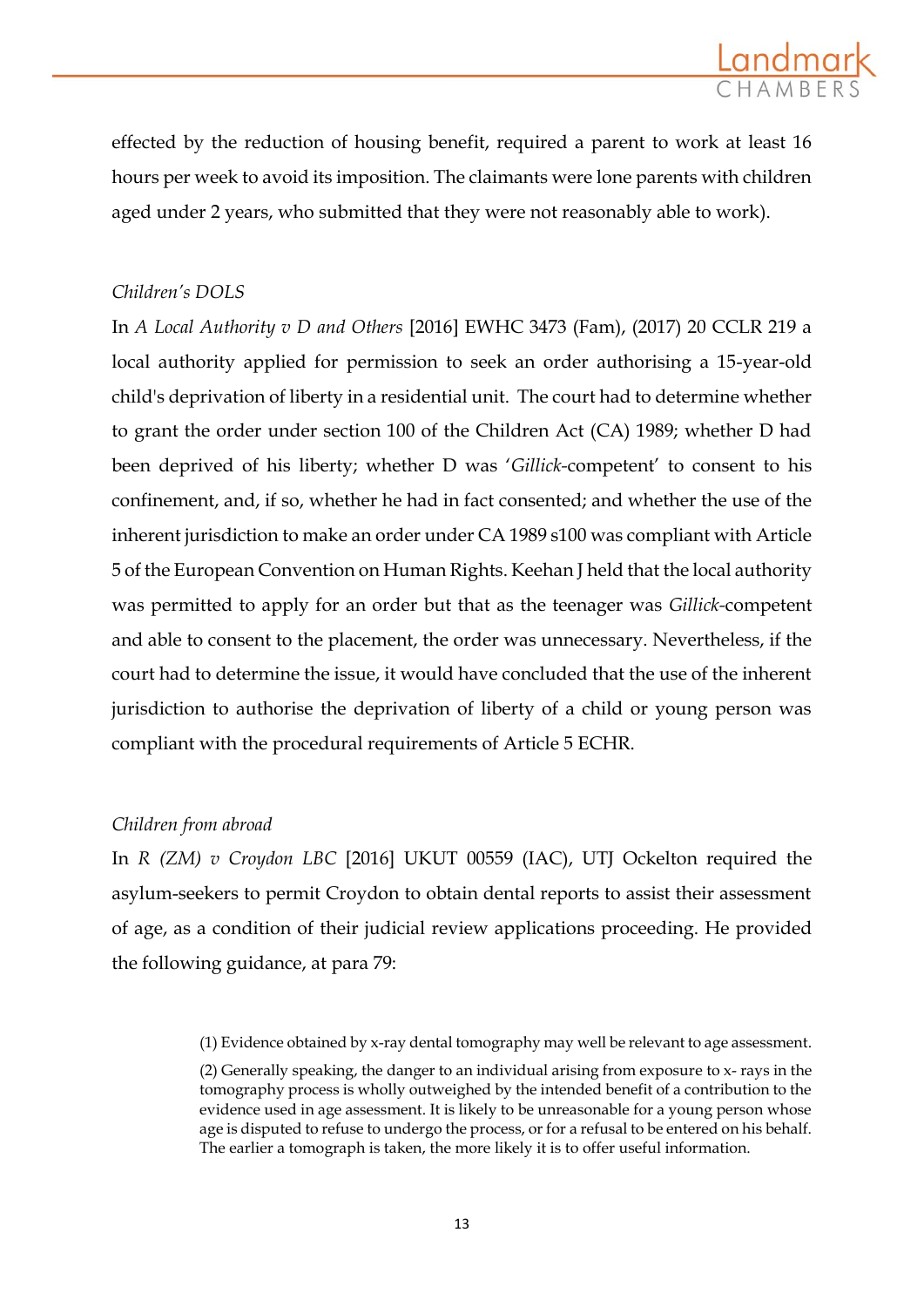

(3) Judges should beware of being misled into over-valuing statistical evidence in the context of a fact-finding exercise. They should bear in mind the risks of error and consider in an individual case whether that risk is tolerable. They should be prepared to question the assumptions behind statistical calculations and ensure that the reference data set is valid and that all factors capable of affecting the calculations have been taken into account.

(4) Judges should be prepared also to question the basis of opinions expressed in a report or opinion. Opinions sharing major features with that examined in the present judgment are unlikely to be worthy of reliance, and judges should be wary of accepting age assessments that appear to rely extensively on the reputation of the author rather than the detail, consistency and currency of the data.

In *R (Q) v Leicestershire CC* [2016] EWHC 2087 Admin, Sir Stephen Silber preferred the child's evidence to that of a social worker, in an age assessment case: the social worker's evidence had not been assisted by the fact that they had destroyed their original notes, not provided a witness statement and a "vague and unimpressive" recollection of the assessment. By contrast, Q had not been an evasive, but a reliable witness.

In *R (S) v Croydon LBC* [2017] EWHC 265 Admin, Lavender J held that it had been unlawful not to treat an asylum-seeker as a child pending completion of the age assessment: the statutory guidance, *Care for Unaccompanied and Trafficked Children*, in particular at paragraph 22, required that Croydon must treat the claimant as a child pending completion of the age assessment unless there was some cogent reason why not. The fact that the Home Office considered that the claimant was an adult did not amount to a cogent reason.

In *R (FA) v Ealing LBC* (Lawtel 13/3/17), UTJ Coker refused permission for a dental age assessment in the case of a (claimed) older teenager because (i) dental age assessments were not accurate in the case of older teenagers; and (ii) although the risk of cancer from a dental x-ray was small, it was not justified where the advantage to be gained was minimal.

#### *Court procedure*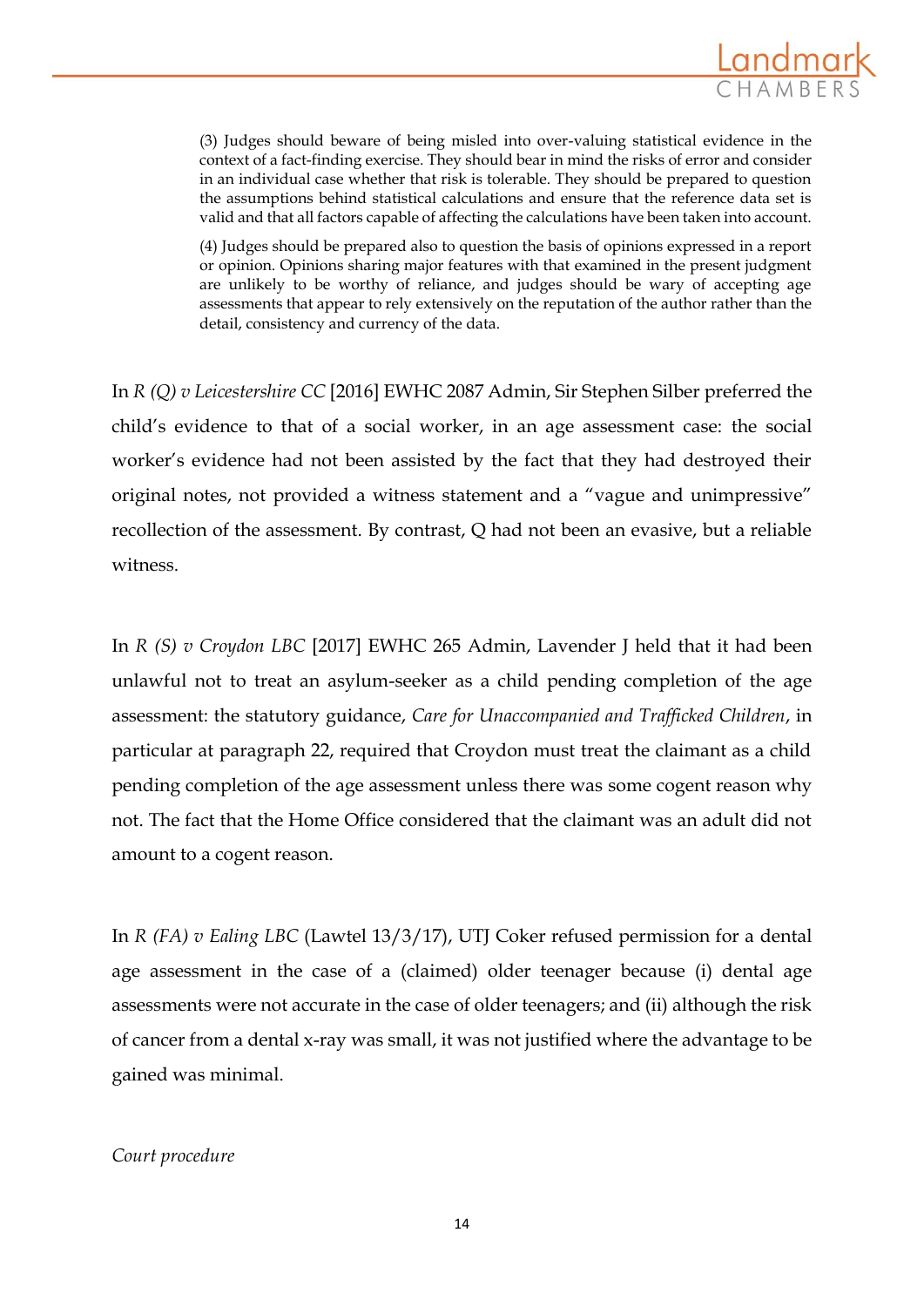

In *AP v Tameside MBC* [2007] EWHC 65, (2017) 200 CCLR 5, King J declined to grant an extension of time to permit proceedings under the HRA 1998 to be pursued, notwithstanding that the claimant had lacked capacity to bring proceedings because he had been represented by family members and a firm of solicitors. The extension sought was for 18 months, a lengthy period necessitating a critical examination of the reasons for the delay.

In *R (Jones) v Denbighshire CC* [2016] EWHC 2074 Admin, Hickinbottom J held that a 19-year old, who had previously attended one of 2 primary schools ear-marked for possible closure, had sufficient interest to bring judicial review proceedings challenging its closure; clear evidence was needed to establish that bringing proceedings in the name of a child was an abuse of process, to avoid a costs order.

## *NHS/social care divide*

In *R (Forge Care Homes Ltd) v Cardiff and Vale University Health Board* [2017] UKSC 56, the Supreme Court (Hale, Clarke, Wilson, Carnwath and Hodge JSC) held that the NHS was responsible for the cost of "nursing care by a registered nurse" that was provided in a social care setting, e.g. in care homes, and that "nursing care by a registered nurse" included (a) direct and indirect nursing time as defined by a Laing & Buisson study, (b) paid breaks; (c) time receiving supervision, (d) stand-by time and (e) time spent on providing, planning, supervising or delegating the provision of other types of care which in all the circumstances ought to be provided by a registered nurse because they are ancillary or closely connected with, or are part and parcel of the nursing care, which the nurse has to provide.

Although the case involved a dispute between Welsh NHS and social care funders there is no material difference between the statutory regime in Wales and England. Accordingly, the decision applies just as much in England as in Wales. In addition, although some of the legislation has changed somewhat, there have not been any